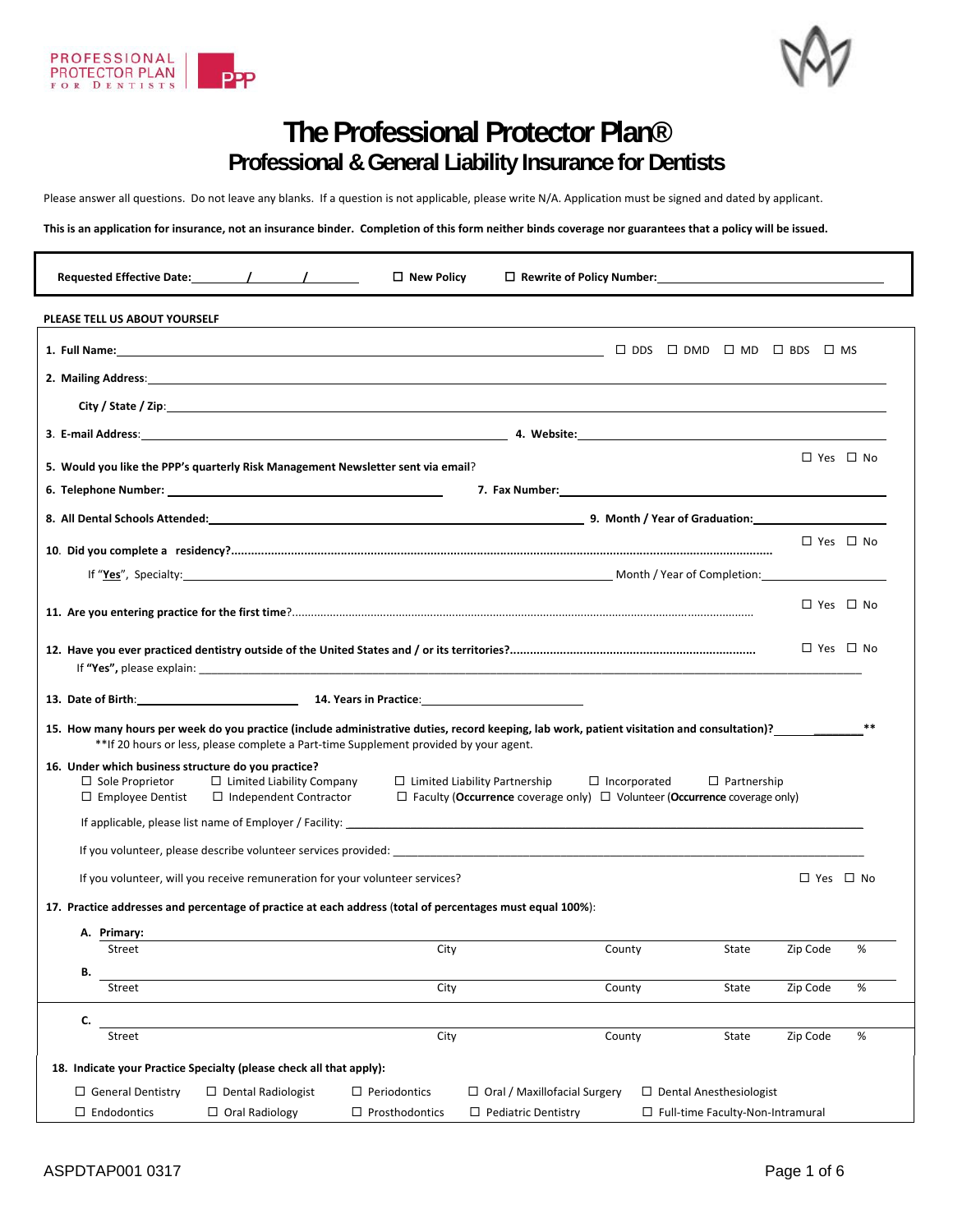| $\Box$ Orthodontics<br>$\Box$ Public Health                                                                                                                                                                                                                                                                                                                                                                                                                                                                                                                                                                                                                                                                                                                                                                                                                                                                                                                                                                                                                    | $\Box$ Oral Pathology                                                          | $\Box$ Other - describe:                     |                                                                                                                                                                                                          |                                                                         |
|----------------------------------------------------------------------------------------------------------------------------------------------------------------------------------------------------------------------------------------------------------------------------------------------------------------------------------------------------------------------------------------------------------------------------------------------------------------------------------------------------------------------------------------------------------------------------------------------------------------------------------------------------------------------------------------------------------------------------------------------------------------------------------------------------------------------------------------------------------------------------------------------------------------------------------------------------------------------------------------------------------------------------------------------------------------|--------------------------------------------------------------------------------|----------------------------------------------|----------------------------------------------------------------------------------------------------------------------------------------------------------------------------------------------------------|-------------------------------------------------------------------------|
| PLEASE TELL US ABOUT YOUR PROFESSIONAL LIABILITY COVERAGE NEEDS                                                                                                                                                                                                                                                                                                                                                                                                                                                                                                                                                                                                                                                                                                                                                                                                                                                                                                                                                                                                |                                                                                |                                              |                                                                                                                                                                                                          |                                                                         |
| 19. Select the Professional Liability coverage type and limits desired. All limits may not be available in all states (select either Claims-Made or Occurrence):<br>PLEASE CONTACT YOUR AGENT IF HAVE ANY QUESTIONS REGARDING THE DIFFERENCES BETWEEN CLAIMS-MADE AND OCCURRENCE COVERAGE<br>AS WELL AS FOR DETAILED INFORMATION REGARDING AN EXTENDED REPORTING PERIOD AS IT RELATES TO CLAIMS-MADE COVERAGE.                                                                                                                                                                                                                                                                                                                                                                                                                                                                                                                                                                                                                                                 |                                                                                |                                              |                                                                                                                                                                                                          |                                                                         |
| $\Box$ Claims-Made Coverage**<br>$\Box$ \$1,000,000 / \$3,000,000<br>$\Box$ \$3,000,000 / \$6,000,000<br>(STATE EXCEPTIONS MAY APPLY)                                                                                                                                                                                                                                                                                                                                                                                                                                                                                                                                                                                                                                                                                                                                                                                                                                                                                                                          |                                                                                |                                              | $\Box$ \$2,000,000 / \$3,000,000 $\Box$ \$2,000,000 / \$4,000,000 $\Box$ \$2,000,000 / \$6,000,000<br>$\Box$ \$4,000,000 / \$4,000,000 $\Box$ \$5,000,000 / \$5,000,000 $\Box$ \$5,000,000 / \$6,000,000 | $\square$ \$3,000,000 / \$3,000,000<br>$\Box$ \$5,000,000 / \$8,000,000 |
| **THIS IS AN APPLICATION FOR CLAIMS-MADE COVERAGE WHICH, SUBJECT TO ITS PROVISIONS, APPLIES ONLY TO ANY CLAIM FIRST MADE AGAINST<br>THE INSURED DURING THE POLICY PERIOD. NO COVERAGE EXISTS FOR CLAIMS FIRST MADE AFTER THE END OF THE POLICY PERIOD, UNLESS<br>AND TO THE EXTENT, AN EXTENDED REPORTING PERIOD APPLIES.                                                                                                                                                                                                                                                                                                                                                                                                                                                                                                                                                                                                                                                                                                                                      |                                                                                |                                              |                                                                                                                                                                                                          |                                                                         |
| $\Box$ Occurrence Coverage                                                                                                                                                                                                                                                                                                                                                                                                                                                                                                                                                                                                                                                                                                                                                                                                                                                                                                                                                                                                                                     |                                                                                |                                              |                                                                                                                                                                                                          |                                                                         |
| $\Box$ \$1,000,000 / \$3,000,000                                                                                                                                                                                                                                                                                                                                                                                                                                                                                                                                                                                                                                                                                                                                                                                                                                                                                                                                                                                                                               | $\Box$ \$2,000,000 / \$2,000,000 $\Box$ \$2,000,000 / \$6,000,000 $\Box$ Other |                                              |                                                                                                                                                                                                          | (STATE EXCEPTIONS MAY APPLY)                                            |
| 20. If Claims-Made Coverage is desired, please complete the following:                                                                                                                                                                                                                                                                                                                                                                                                                                                                                                                                                                                                                                                                                                                                                                                                                                                                                                                                                                                         |                                                                                |                                              |                                                                                                                                                                                                          |                                                                         |
|                                                                                                                                                                                                                                                                                                                                                                                                                                                                                                                                                                                                                                                                                                                                                                                                                                                                                                                                                                                                                                                                |                                                                                |                                              |                                                                                                                                                                                                          | □ Yes □ No                                                              |
| B. Retroactive Date / Prior Acts Date on your current Claims-Made policy**: ________________________/                                                                                                                                                                                                                                                                                                                                                                                                                                                                                                                                                                                                                                                                                                                                                                                                                                                                                                                                                          |                                                                                |                                              |                                                                                                                                                                                                          |                                                                         |
| **If prior acts is desired, please attach a copy of your last declaration page (face sheet)                                                                                                                                                                                                                                                                                                                                                                                                                                                                                                                                                                                                                                                                                                                                                                                                                                                                                                                                                                    |                                                                                |                                              |                                                                                                                                                                                                          |                                                                         |
|                                                                                                                                                                                                                                                                                                                                                                                                                                                                                                                                                                                                                                                                                                                                                                                                                                                                                                                                                                                                                                                                |                                                                                |                                              |                                                                                                                                                                                                          | $\Box$ Yes $\Box$ No                                                    |
| $\Box$ Shared (Limits are Shared with each location at no additional cost) $\Box$ Separate (each location has its own set of limits and an additional charge applies)<br>22. Have you had any general liability losses in the past 3 years? (If "Yes", please provide a summary of the loss and claim amount)<br>23. Do you desire to increase your limit of liability for ERISA Fiduciary Liability Coverage / Employee Benefits Liability above the included \$25,000?□Yes □No<br>Coverage is recommended if you sponsor an Employee Benefit Plan. This is NOT the bond for your pension plan. Coverage is written on a Claims-Made basis.<br>If "Yes", check the desired limit of liability: $\Box$ \$100,000 $\Box$ \$250,000<br>If "Yes", check the desired limit of liability:<br>25. If you have an equipment lease, building lease, rental agreement, etc. that requires you to name an entity as an additional insured for general liability<br>purposes, please provide the name and address of the entity as it appears in your contract/agreement: | $\Box$ \$750,000                                                               | $\square$ \$500,000<br>$\square$ \$1,000,000 | $\Box$ \$750,000 $\Box$ \$1,000,000                                                                                                                                                                      | $\Box$ Yes $\Box$ No                                                    |
| PLEASE TELL US ABOUT YOUR OTHER LIABILITY NEEDS<br>26. Standard Employment Practices Liability Defense Coverage Only; limits: \$25,000 Each Claim, \$25,000 Annual Aggregate (coverage is automatically<br>provided unless a STATE EXCEPTION APPLIES).<br>Do you wish to amend the standard coverage type from Defense Only to Indemnity and Defense (an additional charge will apply)?<br>If "Yes", please complete the Employment Practices Liability Indemnity Supplemental Application provided by your agent.                                                                                                                                                                                                                                                                                                                                                                                                                                                                                                                                             |                                                                                |                                              |                                                                                                                                                                                                          | □ Yes □ No                                                              |
| 27. Standard Cyber Liability Coverage (coverage and limits outlined below are automatically provided at no charge unless a STATE EXCEPTION APPLIES):                                                                                                                                                                                                                                                                                                                                                                                                                                                                                                                                                                                                                                                                                                                                                                                                                                                                                                           |                                                                                |                                              |                                                                                                                                                                                                          |                                                                         |
| Coverage<br>Network Extortion                                                                                                                                                                                                                                                                                                                                                                                                                                                                                                                                                                                                                                                                                                                                                                                                                                                                                                                                                                                                                                  | <b>Limit Per Occurrence</b><br>\$5,000                                         | <b>Aggregate Limit</b><br>\$50,000           | <b>Total Aggregate Limit</b>                                                                                                                                                                             | <b>Deductible</b>                                                       |
| <b>First Party Loss</b>                                                                                                                                                                                                                                                                                                                                                                                                                                                                                                                                                                                                                                                                                                                                                                                                                                                                                                                                                                                                                                        | \$100,000                                                                      | \$100,000                                    |                                                                                                                                                                                                          |                                                                         |
| Privacy Event Expense                                                                                                                                                                                                                                                                                                                                                                                                                                                                                                                                                                                                                                                                                                                                                                                                                                                                                                                                                                                                                                          | \$5,000                                                                        | \$5,000                                      |                                                                                                                                                                                                          | \$1,000 deductible applies to                                           |
| Regulatory Investigations                                                                                                                                                                                                                                                                                                                                                                                                                                                                                                                                                                                                                                                                                                                                                                                                                                                                                                                                                                                                                                      | \$50,000                                                                       | \$100,000                                    | \$150,000                                                                                                                                                                                                | all coverages except Privacy<br>Event Expense.                          |
| Privacy Regulatory Proceedings,<br>Network Security and Privacy Injury                                                                                                                                                                                                                                                                                                                                                                                                                                                                                                                                                                                                                                                                                                                                                                                                                                                                                                                                                                                         | \$50,000                                                                       | \$150,000                                    |                                                                                                                                                                                                          |                                                                         |
| Do you wish to increase the Cyber Liability aggregate limit to \$1,000,000 (an additional charge will apply)?                                                                                                                                                                                                                                                                                                                                                                                                                                                                                                                                                                                                                                                                                                                                                                                                                                                                                                                                                  |                                                                                |                                              |                                                                                                                                                                                                          | □ Yes □ No                                                              |

If "Yes", please complete the **Supplemental Application for Information Risk Coverage** provided by your agent.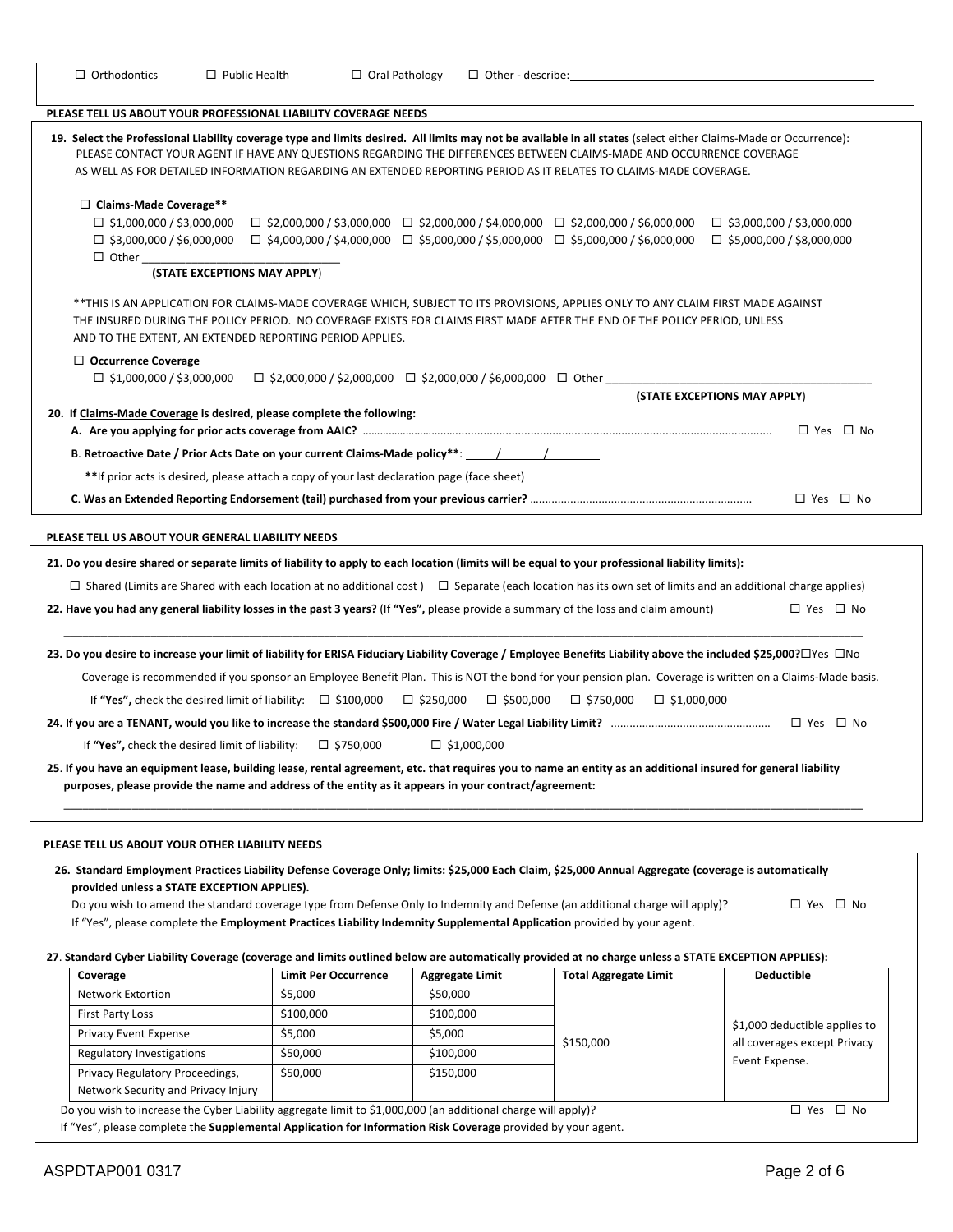### **PLEASE TELL US ABOUT THE PROCEDURES PERFORMED IN YOUR PRACTICE**

| 28. Which of the following procedures are performed by you?<br>$\Box$ Sleep Apnea Therapy<br>or<br>$\Box$ Fabrication of Snore Guards Only<br>If Sleep Apnea Therapy is more than snore guards, please indicate the following:<br>I treat only after referral from physician $\Box$ Yes $\Box$ No |                                                                                                                                                                                                                                                                                          |                                                                                                                                                                                                                                                                                                                                                                                                           |                      |
|---------------------------------------------------------------------------------------------------------------------------------------------------------------------------------------------------------------------------------------------------------------------------------------------------|------------------------------------------------------------------------------------------------------------------------------------------------------------------------------------------------------------------------------------------------------------------------------------------|-----------------------------------------------------------------------------------------------------------------------------------------------------------------------------------------------------------------------------------------------------------------------------------------------------------------------------------------------------------------------------------------------------------|----------------------|
| I treat without physician referral                                                                                                                                                                                                                                                                | $\Box$ Yes $\Box$ No If "Yes", please provide a written explanation.                                                                                                                                                                                                                     |                                                                                                                                                                                                                                                                                                                                                                                                           |                      |
| $\Box$ IRREVERSIBLE TMJ-Phase II (such as bridgework, surgery, orthodontics undertaken primarily to treat a TMJ disorder)                                                                                                                                                                         |                                                                                                                                                                                                                                                                                          |                                                                                                                                                                                                                                                                                                                                                                                                           |                      |
| $\Box$ Implant Placement/Uncovering/Surgery<br>$\Box$ Partially Impacted Third Molar Extractions<br>$\Box$ Fully Impacted Third Molar Extractions<br>$\Box$ Molar Endodontics on Permanent Teeth<br>$\Box$ Mini-Implants<br>$\Box$ Conscious Sedation<br>$\Box$ None of these                     | <b>Informed Consent Type</b><br>$\Box$ Written $\Box$ Oral $\Box$ Both<br>$\Box$ Written $\Box$ Oral $\Box$ Both<br>$\Box$ Written $\Box$ Oral $\Box$ Both<br>$\Box$ Written $\Box$ Oral $\Box$ Both<br>$\Box$ Written $\Box$ Oral $\Box$ Both<br>$\Box$ Written $\Box$ Oral $\Box$ Both | <b>Training</b><br>$\Box$ CE $\Box$ Dental School $\Box$ Post Grad $\Box$ None<br>$\Box$ CE $\Box$ Dental School $\Box$ Post Grad $\Box$ None<br>$\Box$ CE $\Box$ Dental School $\Box$ Post Grad $\Box$ None<br>$\Box$ CE $\Box$ Dental School $\Box$ Post Grad $\Box$ None<br>$\Box$ CE $\Box$ Dental School $\Box$ Post Grad $\Box$ None<br>$\Box$ CE $\Box$ Dental School $\Box$ Post Grad $\Box$ None |                      |
| A. Have you discontinued any procedures listed above in the last five years?                                                                                                                                                                                                                      |                                                                                                                                                                                                                                                                                          |                                                                                                                                                                                                                                                                                                                                                                                                           | $\Box$ Yes $\Box$ No |
| 29. Do you or someone under your supervision/direction perform elective cosmetic dermal procedures (including but not limited to Botox, hyaluronic acid                                                                                                                                           |                                                                                                                                                                                                                                                                                          |                                                                                                                                                                                                                                                                                                                                                                                                           |                      |
|                                                                                                                                                                                                                                                                                                   |                                                                                                                                                                                                                                                                                          |                                                                                                                                                                                                                                                                                                                                                                                                           | □ Yes □ No           |
| If "Yes", please provide an explanation on a separate sheet of paper.                                                                                                                                                                                                                             |                                                                                                                                                                                                                                                                                          |                                                                                                                                                                                                                                                                                                                                                                                                           |                      |
| 30. Are you treating patients who are under general anesthesia / deep sedation (A controlled state of depressed consciousness or unconsciousness,                                                                                                                                                 |                                                                                                                                                                                                                                                                                          |                                                                                                                                                                                                                                                                                                                                                                                                           |                      |
| accompanied by partial or complete loss of protective reflexes, including inability to independently maintain an airway and respond purposely to                                                                                                                                                  |                                                                                                                                                                                                                                                                                          |                                                                                                                                                                                                                                                                                                                                                                                                           |                      |
| physical stimulation or verbal command, produced by a pharmacologic or non-pharmacologic method, or a combination thereof)?                                                                                                                                                                       |                                                                                                                                                                                                                                                                                          |                                                                                                                                                                                                                                                                                                                                                                                                           | $\Box$ Yes $\Box$ No |
| If "Yes", where is the treatment provided?<br>If administered in your office, who administers the anesthesia?<br>** Please provide proof of current Professional Liability coverage                                                                                                               | $\Box$ Your office<br>$\Box$ Yourself                                                                                                                                                                                                                                                    | $\Box$ Hospital or licensed / regulated surgical center<br>$\Box$ Another Dentist, Anesthesiologist, or CRNA **                                                                                                                                                                                                                                                                                           |                      |
| PLEASE TELL US ABOUT YOUR PARTICIPATION                                                                                                                                                                                                                                                           |                                                                                                                                                                                                                                                                                          |                                                                                                                                                                                                                                                                                                                                                                                                           |                      |
|                                                                                                                                                                                                                                                                                                   |                                                                                                                                                                                                                                                                                          |                                                                                                                                                                                                                                                                                                                                                                                                           | $\Box$ Yes $\Box$ No |
|                                                                                                                                                                                                                                                                                                   |                                                                                                                                                                                                                                                                                          |                                                                                                                                                                                                                                                                                                                                                                                                           |                      |
|                                                                                                                                                                                                                                                                                                   |                                                                                                                                                                                                                                                                                          |                                                                                                                                                                                                                                                                                                                                                                                                           | $\Box$ Yes $\Box$ No |
| If "Yes", please indicate which one and provide evidence of attendance:                                                                                                                                                                                                                           |                                                                                                                                                                                                                                                                                          |                                                                                                                                                                                                                                                                                                                                                                                                           |                      |
| $\Box$ PPP (Evidence not required if you are a PPP insured)                                                                                                                                                                                                                                       | Date of Attendance: 1 1                                                                                                                                                                                                                                                                  |                                                                                                                                                                                                                                                                                                                                                                                                           |                      |
| $\Box$ AAOMS / OMSNIC<br>$\Box$ AAO<br>$\Box$ NYSDA / DSSNY                                                                                                                                                                                                                                       | $\Box$ CNA<br>$\Box$ Henry Spenadel                                                                                                                                                                                                                                                      |                                                                                                                                                                                                                                                                                                                                                                                                           |                      |
|                                                                                                                                                                                                                                                                                                   |                                                                                                                                                                                                                                                                                          |                                                                                                                                                                                                                                                                                                                                                                                                           |                      |
| PLEASE TELL US ABOUT YOUR LICENSE HISTORY<br>33. List all states where you hold, or have held, a Dental License even if the license is not currently active (attach a separate sheet if needed):                                                                                                  |                                                                                                                                                                                                                                                                                          |                                                                                                                                                                                                                                                                                                                                                                                                           |                      |
|                                                                                                                                                                                                                                                                                                   |                                                                                                                                                                                                                                                                                          | <b>Status of License</b>                                                                                                                                                                                                                                                                                                                                                                                  |                      |
| <b>License Number</b><br>State                                                                                                                                                                                                                                                                    |                                                                                                                                                                                                                                                                                          | (e.g., active, inactive, pending, etc.)                                                                                                                                                                                                                                                                                                                                                                   |                      |
|                                                                                                                                                                                                                                                                                                   |                                                                                                                                                                                                                                                                                          |                                                                                                                                                                                                                                                                                                                                                                                                           |                      |
|                                                                                                                                                                                                                                                                                                   |                                                                                                                                                                                                                                                                                          |                                                                                                                                                                                                                                                                                                                                                                                                           |                      |
| 34. A. Has any professional conduct or fee complaint ever been filed against you with any licensing or regulatory authority? (State                                                                                                                                                               |                                                                                                                                                                                                                                                                                          |                                                                                                                                                                                                                                                                                                                                                                                                           | □ Yes □ No           |
| If "Yes", provide a copy of the board transcript or other documentation, including resolution and dates.                                                                                                                                                                                          |                                                                                                                                                                                                                                                                                          |                                                                                                                                                                                                                                                                                                                                                                                                           |                      |
| B. Have you, your legal entity, or any of your employees ever had any allegations, convictions, or related fines for Medicaid Fraud?                                                                                                                                                              |                                                                                                                                                                                                                                                                                          |                                                                                                                                                                                                                                                                                                                                                                                                           | □ Yes □ No           |
| C. Has any governmental agency, including a state licensing board, investigated you or taken action against either your dental and/or                                                                                                                                                             |                                                                                                                                                                                                                                                                                          |                                                                                                                                                                                                                                                                                                                                                                                                           | $\Box$ Yes $\Box$ No |
| If "Yes", provide a copy of the board transcript or other documentation, including resolution.                                                                                                                                                                                                    |                                                                                                                                                                                                                                                                                          |                                                                                                                                                                                                                                                                                                                                                                                                           |                      |
| D. Have you been charged with or convicted of any criminal charges (including a DUI, OWI, etc., not including minor traffic violations)?                                                                                                                                                          |                                                                                                                                                                                                                                                                                          |                                                                                                                                                                                                                                                                                                                                                                                                           | $\Box$ Yes $\Box$ No |
| If "Yes", please provide details from investigating agency.                                                                                                                                                                                                                                       |                                                                                                                                                                                                                                                                                          |                                                                                                                                                                                                                                                                                                                                                                                                           |                      |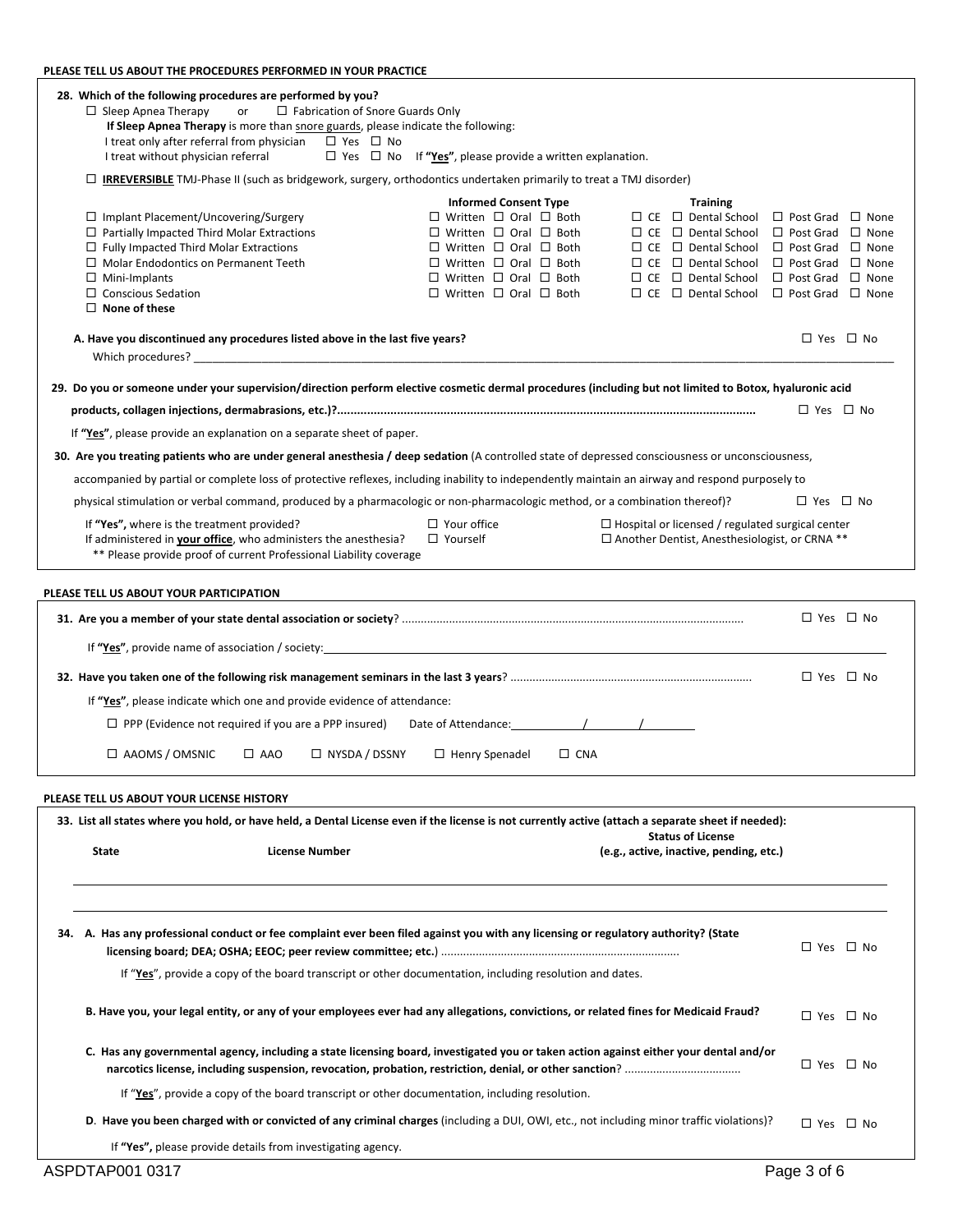| E. Have you ever had hospital or ambulatory surgical facility privileges involuntarily revoked, suspended or otherwise terminated?                                                                                                        | $\Box$ Yes $\Box$ No                         |
|-------------------------------------------------------------------------------------------------------------------------------------------------------------------------------------------------------------------------------------------|----------------------------------------------|
| If "Yes", please provide details on additional sheet of paper.                                                                                                                                                                            |                                              |
| F. Have you ever been or are you currently being treated for (if "Yes" to any, please provide a physician's statement):                                                                                                                   |                                              |
|                                                                                                                                                                                                                                           |                                              |
|                                                                                                                                                                                                                                           | $\Box$ Yes $\Box$ No<br>$\Box$ Yes $\Box$ No |
|                                                                                                                                                                                                                                           | $\Box$ Yes $\Box$ No                         |
|                                                                                                                                                                                                                                           | $\Box$ Yes $\Box$ No                         |
|                                                                                                                                                                                                                                           |                                              |
| PLEASE TELL US ABOUT YOUR PROFESSIONAL LIABILITY CLAIMS HISTORY                                                                                                                                                                           |                                              |
|                                                                                                                                                                                                                                           | $\Box$ Yes $\Box$ No                         |
| If "Yes", please complete a Claim Supplement.                                                                                                                                                                                             |                                              |
|                                                                                                                                                                                                                                           | $\Box$ Yes $\Box$ No                         |
|                                                                                                                                                                                                                                           | $\Box$ Yes $\Box$ No                         |
| If "Yes", please complete a Claim Supplement.                                                                                                                                                                                             |                                              |
| PLEASE TELL US ABOUT YOUR DENTAL LABORATORY / DENTAL IMAGING SERVICES                                                                                                                                                                     |                                              |
|                                                                                                                                                                                                                                           | $\Box$ Yes $\Box$ No                         |
|                                                                                                                                                                                                                                           | $\Box$ Yes $\Box$ No                         |
|                                                                                                                                                                                                                                           | $\Box$ Yes $\Box$ No                         |
|                                                                                                                                                                                                                                           | $\Box$ Yes $\Box$ No                         |
|                                                                                                                                                                                                                                           | $\Box$ Yes $\Box$ No                         |
| If "Yes", is there a separate business entity / corporation for this purpose?                                                                                                                                                             |                                              |
| PLEASE TELL US ABOUT YOUR PRACTICE                                                                                                                                                                                                        |                                              |
| <b>38.</b> A. Name of your legal entity (if any): <b>All any and the set of the set of the set of the set of the set of the set of the set of the set of the set of the set of the set of the set of the set of the set of the set of</b> |                                              |
|                                                                                                                                                                                                                                           |                                              |
|                                                                                                                                                                                                                                           |                                              |
|                                                                                                                                                                                                                                           | □ Yes □ No                                   |
|                                                                                                                                                                                                                                           |                                              |
|                                                                                                                                                                                                                                           |                                              |
| C. If you have a legal entity, do you desire shared or separate limits of liability to apply to your legal entity?                                                                                                                        |                                              |
| $\Box$ Shared (limits are shared with you at no cost)<br>**Shared limits not allowed in CT<br>$\Box$ Separate (entity has its own set of limits and an additional charge applies)<br>**Separate limits not allowed in IN                  |                                              |
|                                                                                                                                                                                                                                           |                                              |
|                                                                                                                                                                                                                                           |                                              |
|                                                                                                                                                                                                                                           |                                              |
| 39. If you own your own practice, please provide the number of the following who work for or with you (If none, please write "none" or "0"):                                                                                              |                                              |
| a. Employee dentists (other than yourself and/or partners/corporate officers) **                                                                                                                                                          |                                              |
| b. Independent contractor dentists **                                                                                                                                                                                                     |                                              |
| c. All other employees (hygienists, assistants, technicians, clerical, etc.)                                                                                                                                                              |                                              |
|                                                                                                                                                                                                                                           |                                              |
| ** NOTE: For all employee dentists, independent contractor dentists, and/or other officers or partners of your legal entity, a separate application OR proof of<br>current Professional Liability coverage must be attached for each.     |                                              |
| 40. Not including practice partners, employees and independent contracted dentists as indicated above, are you in a space-sharing arrangement or<br>agreement with another Dentist, Oral Surgeon, or other Healthcare Provider?           | $\Box$ Yes $\Box$ No                         |
| If "Yes", please provide the following:                                                                                                                                                                                                   |                                              |
| A. Name(s) and specialty of those with whom you are space-sharing:                                                                                                                                                                        |                                              |
| <b>Specialty</b><br>Name                                                                                                                                                                                                                  |                                              |
|                                                                                                                                                                                                                                           |                                              |
|                                                                                                                                                                                                                                           |                                              |
| B. Please attach proof of current Professional Liability insurance for each individual listed in section A. above.                                                                                                                        |                                              |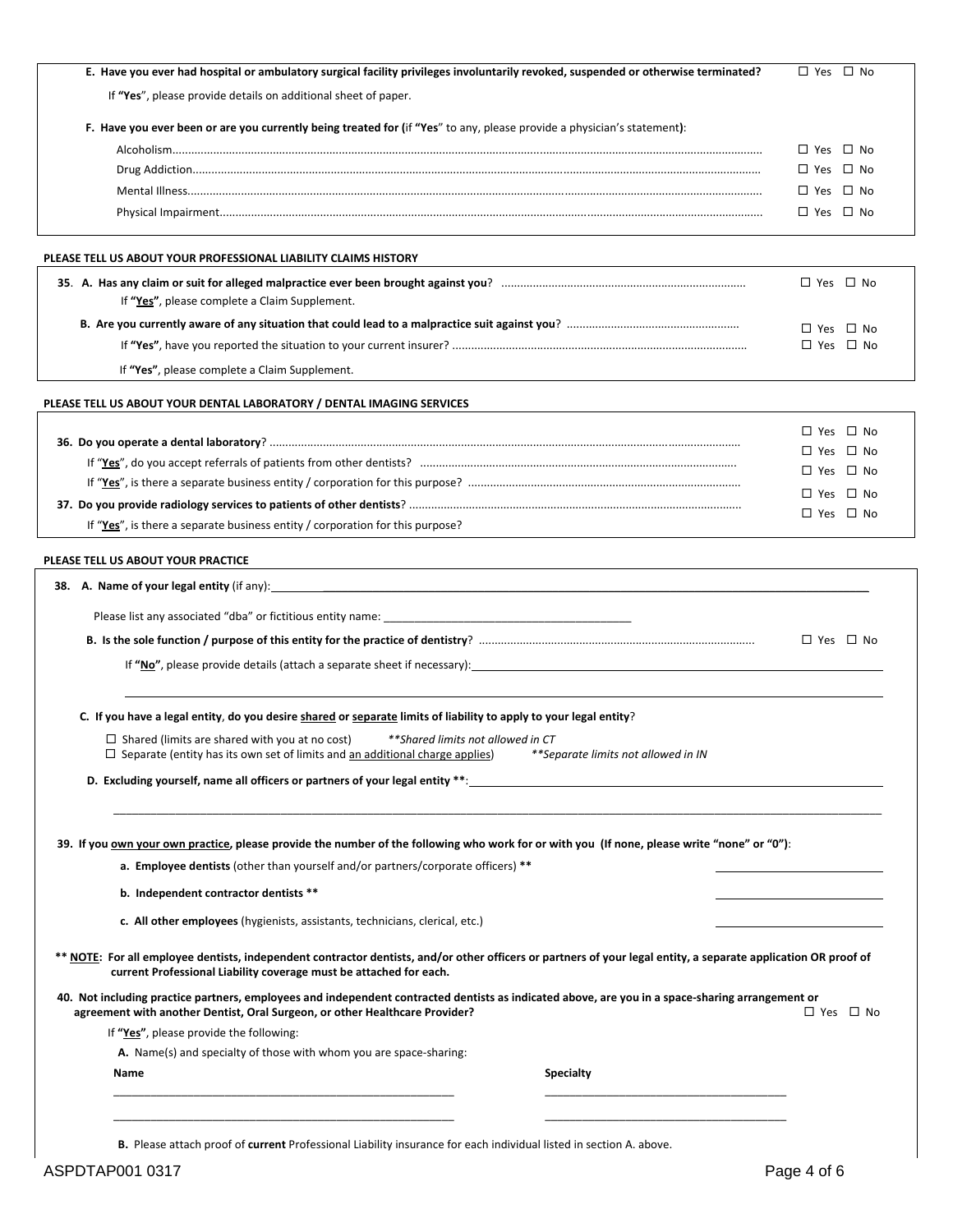## 41. Do you now, OR have you within the past 5 years, provided professional services in a setting other than your office? (i.e., spa; residence; school;

| jail; prison; correctional facility; detention center; halfway house or similar type of facility for adults and/or juveniles; etc.) | $\Box$ Yes $\Box$ No |
|-------------------------------------------------------------------------------------------------------------------------------------|----------------------|
| If "Yes", provide a summary of activities and total number of hours per month:                                                      |                      |
|                                                                                                                                     |                      |
|                                                                                                                                     |                      |

|                           | 42. Does your practice include mobile dentistry? |                                                                                                                                                                                                                                |                        |                                                                                | □ Yes □ No           |
|---------------------------|--------------------------------------------------|--------------------------------------------------------------------------------------------------------------------------------------------------------------------------------------------------------------------------------|------------------------|--------------------------------------------------------------------------------|----------------------|
|                           | If "Yes", please answer the following questions: |                                                                                                                                                                                                                                |                        |                                                                                |                      |
|                           |                                                  | A. Do you have a separate business entity / corporation set up for this purpose?                                                                                                                                               |                        |                                                                                | □ Yes □ No           |
|                           |                                                  | If "Yes", business entity / corporation name: The management of the state of the state of the state of the state of the state of the state of the state of the state of the state of the state of the state of the state of th |                        |                                                                                |                      |
|                           | If "Yes", number of dentists:                    | B. Will dentists other than yourself be providing professional services on behalf of the mobile dentistry service?                                                                                                             |                        |                                                                                | $\Box$ Yes $\Box$ No |
|                           |                                                  | C. What type of patients will you be seeing (e.g., nursing home patients, ACLF patients, school children etc.)?                                                                                                                |                        |                                                                                |                      |
|                           |                                                  | D. If further treatment is required, is a protocol in place to instruct the patient, or Guardian thereof, to seek follow up care?                                                                                              |                        |                                                                                | $\Box$ Yes $\Box$ No |
|                           |                                                  | E. Please provide additional comments to help us better understand your mobile dentistry practice: Letter and the state of the state of the state of the state of the state of the state of the state of the state of the stat |                        |                                                                                |                      |
|                           | 43. Do you practice Holistic dental services?    |                                                                                                                                                                                                                                |                        |                                                                                | □ Yes □ No           |
|                           |                                                  |                                                                                                                                                                                                                                |                        |                                                                                |                      |
|                           |                                                  |                                                                                                                                                                                                                                |                        |                                                                                |                      |
|                           | PLEASE TELL US ABOUT YOUR INSURANCE HISTORY      | 44. List prior insurance carrier(s) for the past three (3) years. If none, state "None."                                                                                                                                       |                        |                                                                                |                      |
| Name of Insurance Carrier |                                                  | <b>Effective Date</b>                                                                                                                                                                                                          | <b>Expiration Date</b> | Coverage Type<br>$\Box$ Claims-made<br>$\Box$ Occurrence<br>$\Box$ Claims-made | Limits of Liability  |
|                           |                                                  |                                                                                                                                                                                                                                |                        | $\Box$ Occurrence<br>$\Box$ Claims-made                                        |                      |
|                           |                                                  | Please explain any gaps in your insurance history: Notifiable and the control of the control of the control of                                                                                                                 |                        | $\Box$ Occurrence                                                              |                      |
|                           |                                                  | 45. Will you be providing dental services for which coverage is provided by another Professional Liability policy?                                                                                                             |                        |                                                                                | □ Yes □ No           |
|                           |                                                  | If "Yes", please explain: The same of the same of the same of the same of the same of the same of the same of the same of the same of the same of the same of the same of the same of the same of the same of the same of the  |                        |                                                                                |                      |
|                           |                                                  | 46. Are you now practicing, or have you ever practiced, without Professional Liability insurance?                                                                                                                              |                        |                                                                                | □ Yes □ No           |
|                           |                                                  | If "Yes", please explain: The same state of the state of the state of the state of the state of the state of the state of the state of the state of the state of the state of the state of the state of the state of the state |                        |                                                                                |                      |
|                           |                                                  |                                                                                                                                                                                                                                |                        |                                                                                |                      |

**THIS QUESTION IS NOT APPLICABLE TO MISSOURI RESIDENTS**

If **"Yes"**, please explain: